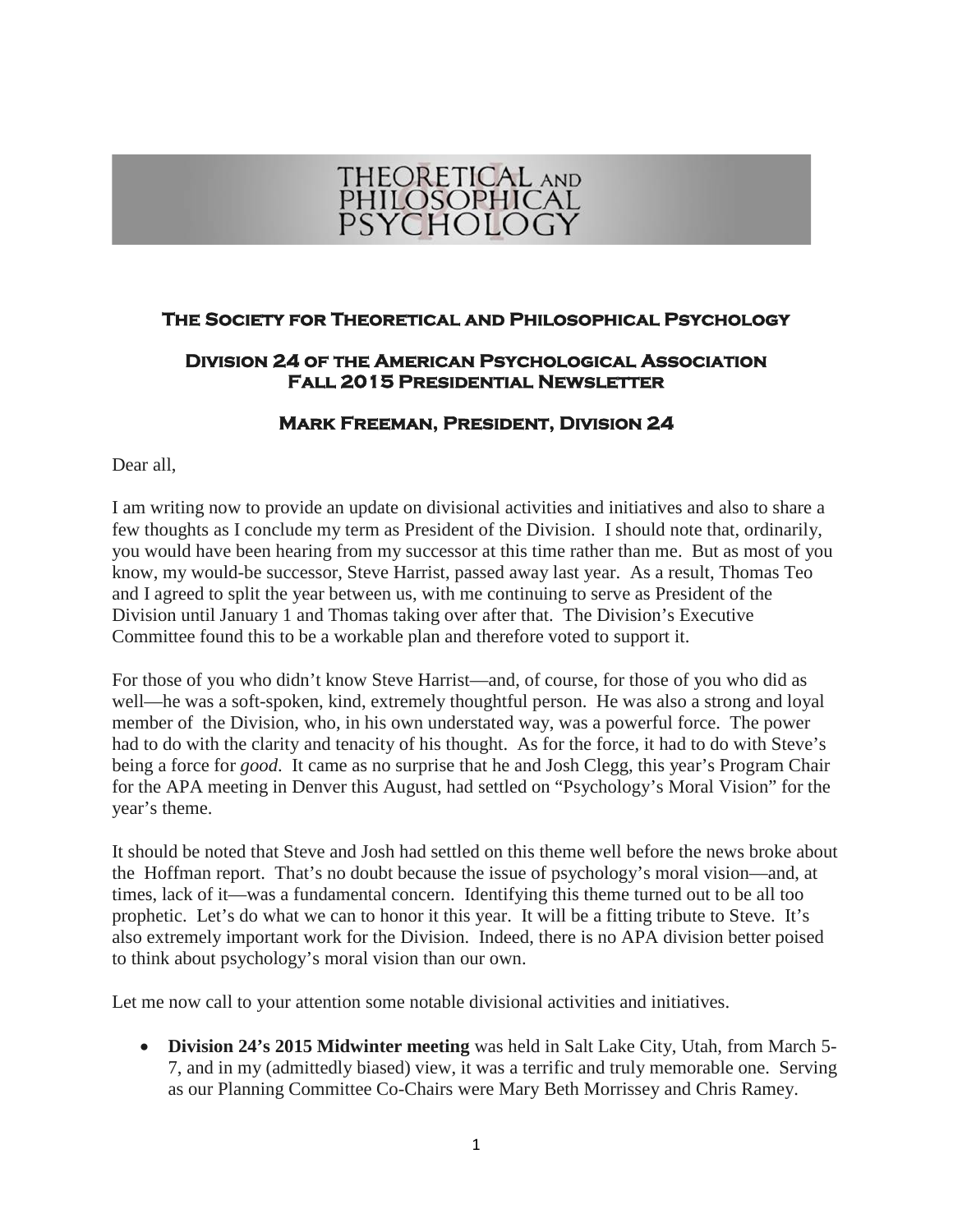Joining them on the Planning Committee were Gregg Henriques, Katie Howe, Jordan Hyde, Lisa Osbeck, Jeff Reber, and Brady Wiggins. I also want to note the contributions made by Snjezana Huerta and Tyler Lefevor, Co-Chairs of the Division's Student Committee. These people deserve our deepest gratitude for making it all happen and happen well. Some notable events included a plenary session called "Critique and Creation: Theoretical and Philosophical Psychology's Role in Understanding and Transforming Culture"; an inspiring lecture titled "Revisiting the Role of Introspection in William James' Psychological Theory," presented by Professor Saulo de Freitas Araujo, who traveled all the way from Brazil to join us; "A Conversation About Teaching and Theory & Philosophy in Psychology"; and an interactive symposium on "The Female Voice in Theoretical and Philosophical Psychology," which did wonderfully well to generate significant dialogue about some vitally important issues.

Alongside these plenary events were numerous symposia and paper sessions, all of which made for a rich intellectual atmosphere; and alongside the realm of events were those less formal gatherings that brought people together to break bread, stroll through the city, and share some quality time. Especially significant in this latter, less formal context was the presence of students, who really seemed to connect with one another and with the Division. All told, I think I speak for all who attended the meeting in saying: it was an excellent and most worthwhile gathering.

- In accordance with the APA Committee on Aging (CONA), **a new task divisional committee on older adults and aging** was formed in June 2015. As noted in one of its communications, "CONA works within the Public Interest Directorate to ensure that older adults, especially the growing numbers of older women and minorities, receive the attention of the Association." It also "works toward the optimal development of older adults, expanding scientific understanding of adult development and aging, and the delivery of appropriate psychological services to older persons." Upon being asked if there might be interest in this initiative among our members, I wrote to the Division and was eventually contacted by some ten individuals who were indeed interested in getting involved. I also asked Mary Beth Morrissey, our divisional Treasurer and someone with extensive experience studying aging and related policy matters, whether she would be willing to serve as the point person for the committee, which she graciously agreed to do. On behalf of the Division, I wish to express my thanks to Mary Beth and others who have stepped forward to contribute to this initiative.
- The annual meeting of the APA was held in Toronto, from August 6-9. Thanks especially to the good work of Sunil Bhatia, last year's Program Chair, the Division's program was an outstanding one. The program did particularly well to embody last year's divisional theme, "Theory, Practice and Identity in a Global and Culturally Diverse World," and featured both divisional "veterans" and newcomers to the Division. I also want to note the contributions made by Marissa Barnes and Basia Ellis, who ran the hospitality suite program. They did a wonderful job and deserve our heartfelt thanks – for their planning and organizational skills, their expertise and good taste in food and drink, and, not least, their hospitality.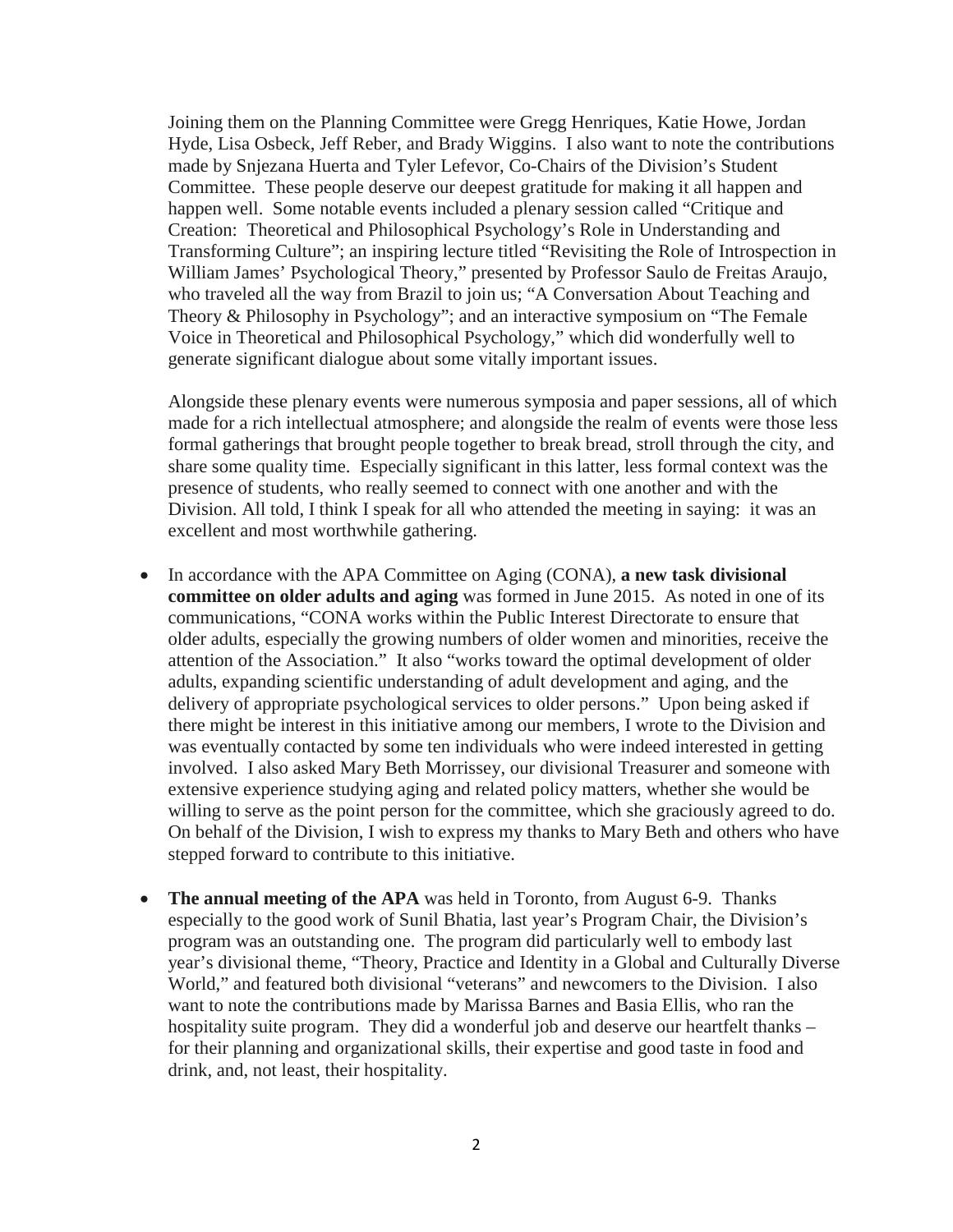In terms of hospitality suite programming, two events deserve special mention: a conversation among those interested in exploring issues related to the psychology of aging (in light of the aforementioned initiative) and one dedicated to exploring the Hoffman report and how the Division might best contribute to future efforts in rethinking ethics in the APA. On behalf of the Division, I want to recognize and express my gratitude to Lisa Osbeck, the Division's Council Representative, who worked hard to address issues tied to the Hoffman report and kept the Division abreast of any and all relevant Council activities. We are fortunate to have Lisa serving in this important role. We are also fortunate to be able to welcome new members of the Division's Executive Committee: Mary Beth Morrissey (Treasurer), Brent Dean Robbins (Member-at-Large), and Thomas Teo, who will be serving as both President-elect and, beginning in January, President. Joining them on the Division's extended Executive Committee is Cacky Mellor, who, along with Snjezana Huerta, will be leading this year's Student Committee.

At our annual business meeting in Toronto, we had the opportunity to honor the winners of **divisional awards**. These included Jack Martin (Award for distinguished theoretical and philosophical contributions to psychology), Jeff Reber, (Distinguished Service Award), John Roberts (Sigmund Koch Award for early career contribution to psychology), Tyler Lefevor (Outstanding Student Service Award), and John Shotter (Theodore Sarbin Award). Student paper awards were also presented to Pavan Brar, of York University (for his paper "Schizophrenia, medical discourse, and the meaning of psychotic experiences: Ethical and practical considerations"), and Zhipeng Gao, also of York University (for his paper "Dialoguing on identity within the research relation: A reflexive encounter"). Congratulations also go to Jeff Reber and Kate Slaney, who were named Fellows in the Division. Finally, I want to recognize Sunil Bhatia, last year's recipient of the APA's International Humanitarian Award for his extraordinary work addressing sanitation issues in India. Congratulations to all, once again!

• One important outcome of discussions held in Toronto was the decision to form a **divisional task force to address issues that emerged in the wake of the Hoffman report**. Some of these issues would no doubt be Hoffman-report specific. My own hope, however, was that the task force would see the Hoffman report as a site for thinking about larger ethical and moral questions and concerns. More specifically, as I wrote to the task force and members of the Executive Committee at the time, my hope was "that this task force [would] be able to offer a statement that somehow speaks not only to the specific issue of torture (important though that is) but to the entire disciplinary matrix within which it has emerged." On my reading, the ethical and moral issues to be considered go deep and the challenging of thinking them through is a large one. Here too, I noted, "there is no division better poised to take this on than ours." Chairing the task force are Dan Aalbers and Lisa Osbeck. Other members are Josh Clegg, Phil Cushman, Rebecca Gordon, Gregg Henriques, Ron Miller, Mary Beth Morrissey, Jeff Reber, Brent Slife, and Alan Tjeltveit. Where their work will end up is difficult to say; it's still early in the process. But it's a terrific group of people, and I am confident that their work will lead us forward in our thinking about psychology's ethical and moral foundations. Please join me in thanking them for stepping forward to contribute to this important initiative.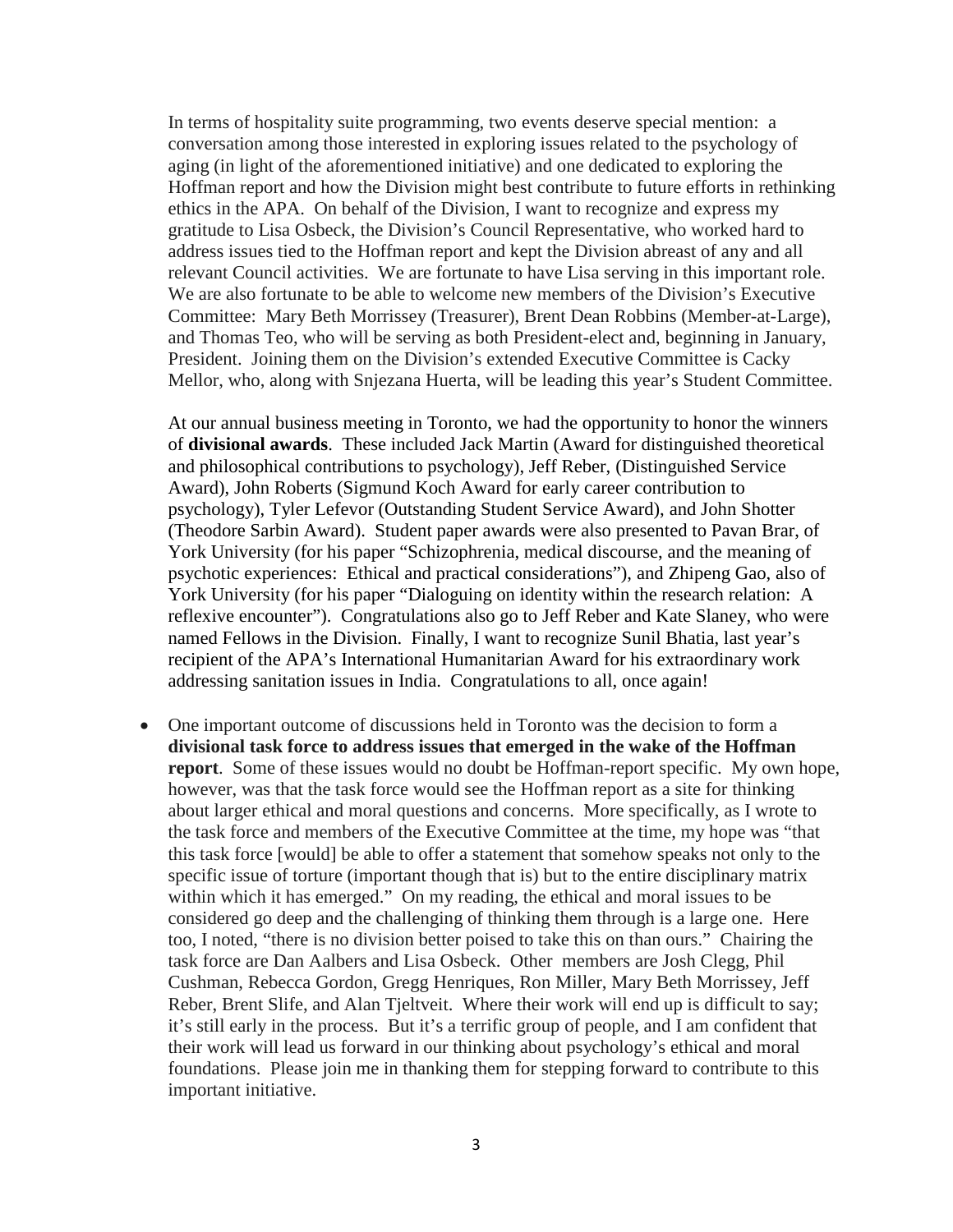- Another important event, sponsored in part by Division 24, was the **2015 Psychology and the Other Conference**, held at Lesley University in Cambridge, Massachusetts this past October. Owing especially to the excellent work of David Goodman and Brian Becker, this conference proved to be another extraordinary opportunity for scholars from around the world to share ideas pertinent to understanding, healing, and serving other people and, more generally, "thinking otherwise" about certain features of the psychological world. Of special relevance to the Division were invited addresses and featured presentations by some notable divisional figures as well as "critical conversations"—extended interview/dialogues—with a number of others in the Division. These conversations will ultimately find their way into a Palgrave Macmillan volume edited by Heather Macdonald, David Goodman, and Brian Becker titled *Critical and Theoretical Perspectives in Psychology: Dialogues at the Edge of American Psychological Discourse*.
- Calls have gone out for **Division 24's 2016 Midwinter meeting**, to be held in Salt Lake City once again, from March 11-13. Serving as Program Chairs this year are Gregg Henriques and Brady Wiggins, so we'll be in very good hands. As already noted, we have adopted the theme that the late Steve Harrist had intended for his presidential year: "Psychology's Moral Vision." For further details, please see the "Call for Proposals" sent out a short while ago.

Now that I have reviewed some of the divisional activities and initiatives that have taken place over the course of the past year, I want to share a few thoughts about the Division, the APA, and the discipline of psychology.

\_\_\_\_\_\_\_\_\_\_

**APA programming and our relationship to the APA.** As some of you may recall, I addressed this in the newsletter I sent out last winter. As I noted at the time, we were informed that there would be a progressive reduction in divisional program hours over the course of the coming years. As I also noted, this doesn't bode well—for comparatively small divisions, like our own, especially. It might be argued in this context that the rise in collaborative programming somehow compensates for the loss of divisional hours. But the fact is, despite our best efforts to contribute to such collaborative efforts during the last couple of years, the opportunities for actually doing so have been rare. (Few of the proposals that have been submitted have been accepted.) It's difficult to know why this is. Some of it may be the proverbial luck of the draw. But some of it may also have to do with the fact that many of our favored topics don't quite mesh with those being promoted by APA. Whatever the reason may be, we need to come to terms with the fact that our divisional presence at the annual meeting is diminishing. I therefore ask: How much do we care about this? More to the point (and as I asked last year): What exactly do we want as a Division? How important *is* the APA meeting? Indeed: How important is the APA for the likes of us?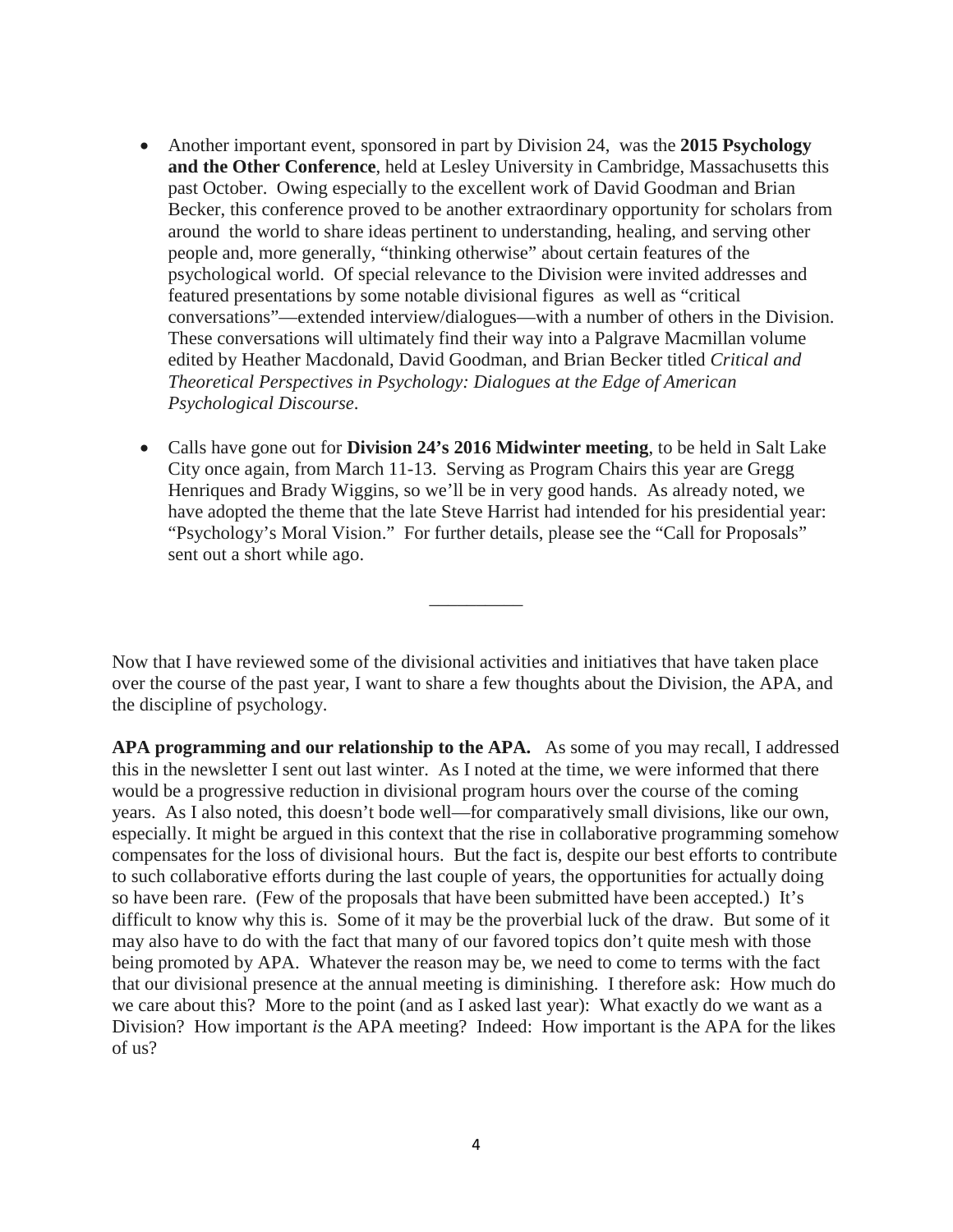As was the case last year, my own answer varies quite a bit—and suffice it to say, the Hoffman report certainly hasn't helped matters. I might note here that, at one point last year, I was told by someone in no uncertain terms that, in view of the report, the only truly responsible thing to do would be to leave the APA entirely. For, how could one possibly, in all good conscience, continue to be a part of this enterprise? What I said at the time, what I said toward the end of my presidential address in Toronto, and what I am prepared to say again, is that I still think it's important for us to stay the course and be a part of the APA enterprise. As I put the matter in my address, "if there's a reason to stay in the APA, at least for a while—aside from all the good people who are here and who make this division the excellent one it is—it has to do with the prospect of building [a discipline] that's better: more adequate, more humane, more ethically sound, more true." As I went on to say, "There really is no rational reason to remain. But there's an ethical reason. We owe it to our students and to future generations to remain a part of this potentially noble and valuable endeavor. I hope you agree."

Here, of course, it could be argued there is an important distinction to be made between our commitment to the discipline of psychology and our commitment to the APA. Indeed, it could be argued that the best way of serving the former is to lessen our ties to the latter. It could also be argued (as it was, by some people last year, responding to the Hoffman report) that our commitment ought to be *neither* to the discipline nor to the APA but to *people*, to the flesh and blood human beings we are seeking to understand and serve. I sympathize with aspects of each of these arguments. Nevertheless, I still find myself wanting—and wanting all of you—to stay the course. Part of the reason is the ethical commitment to students and to future generations just referred to. And part of it has to do with the fact that organizations as massive as the APA desperately need the kind of critical voice we in the Division are prepared to offer. Massive though the APA is, transformation surely remains possible. We ought to be a part of it.

**The issue of divisional identity.** I just referred to the Division's ability—and responsibility—to provide a "critical voice" in regard to APA matters. We can extend this idea to our role in relation to the discipline of psychology more generally. It's a vitally important one, to be sure. Indeed, it seems safe to say that our division, perhaps more than any other, has this critical dimension as its "signature," its defining feature. At the same time, I continue to find myself asking what else we stand for—or might stand for. It was for this reason that, at least year's Midwinter meeting, I helped to organize the symposium on "Critique and Creation: Theoretical and Philosophical Psychology's Role in Understanding and Transforming Culture," which, among other things, was about "taking stock of who and what we are as a division, and working both critically and creatively to reimagine our shared enterprise." I was particularly attracted to the "creation" part, not least because it was geared toward addressing not only what was "wrong" with the discipline but what it might take to make it (closer to) right.

In many ways, the issue of divisional identity remains a vexing one. On the one hand, many find it appealing to have a strong divisional signature, and the project of disciplinary critique has generally done well to maintain it. There are, of course, other defining features of the Division as well—for instance, tied to the primacy of interpretation, the sociocultural constitution of experience, the centrality of the idea of personhood, the value-ladenness of psychological inquiry, and more. Many of us have come to speak a somewhat common language, and that's made for a sense of intellectual community that's extremely valuable. On the other hand, many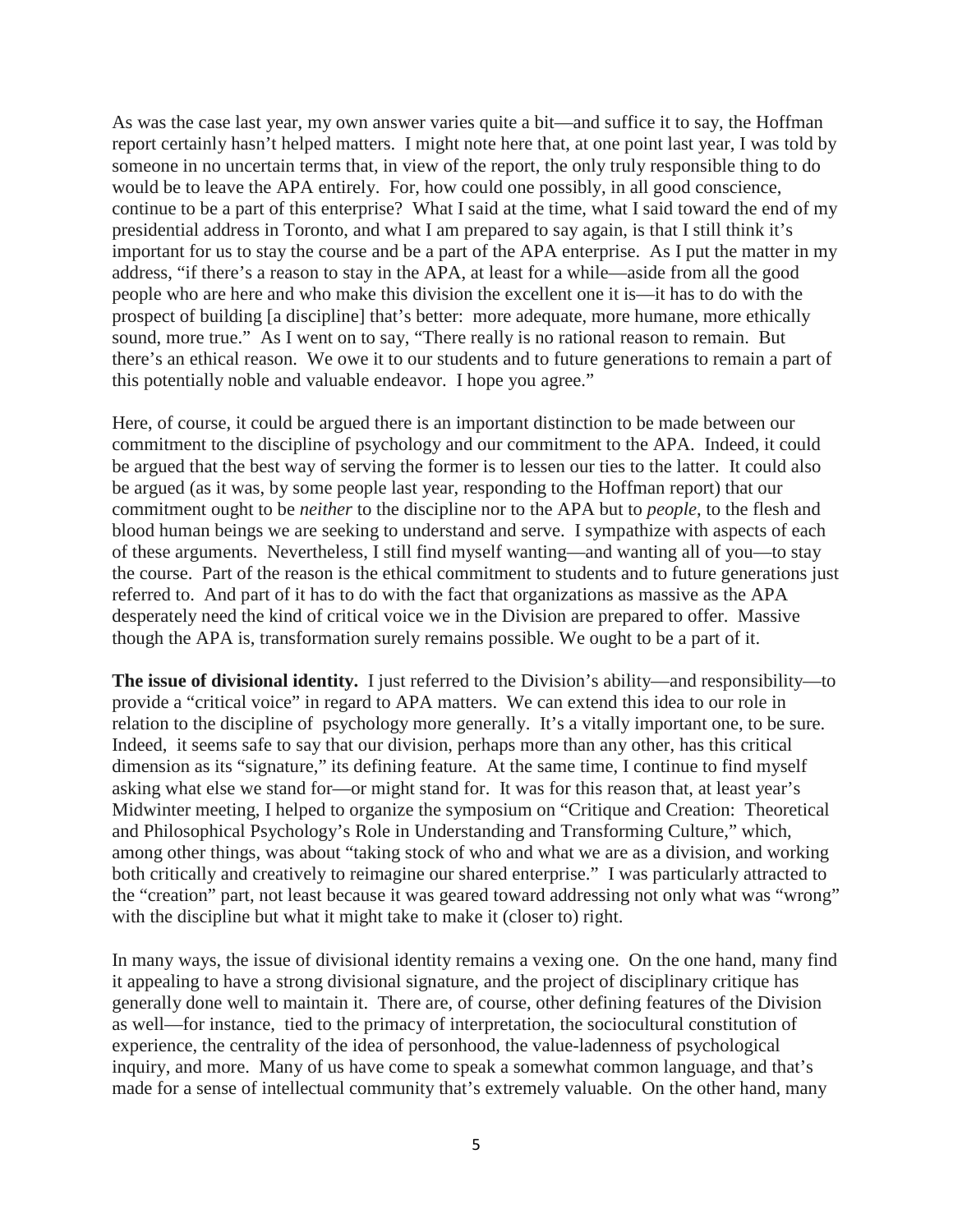in the Division have expressed a desire to see it become more pluralistic, more welcoming of those perspectives—and people—that might take us in new directions. So it was that, in my previous newsletter, I had encouraged us "to work toward building a more inclusive division," which I meant "not only in terms of important dimensions such as gender, race, and ethnicity but in terms of ideas, practices, and bodies of theory." I still encourage us to do so. But what exactly does this mean? In the context of dimensions such as gender, race, and ethnicity, I think it means expanding our reach and doing so in as thoughtful and intentional a way as we can. I was especially encouraged by last year's Midwinter symposium on the "female voice" in theoretical and philosophical psychology. Difficult though some of the discussion proved to be, it was a meaningful and important one, and it inaugurated a new awareness and a new openness to imagining what the Division might become.

But what does it mean for the Division to become more pluralistic in terms of ideas, practices, and bodies of theory? *How* pluralistic should the Division be? What are its "proper" parameters? Should it have any? Or should it move in the direction of becoming more of a clearinghouse for (good) theoretical and philosophical work, whatever it may be? I would venture that many in the Division would be reluctant to move too swiftly in this direction, precisely out of a concern that it might lose some defining features of its identity. The question then becomes: How can the Division retain its distinctive signature while both expanding its purview in a truly substantial way and more readily welcoming newcomers into the mix?

**Bringing the next generation into the Division**. This issue, of course, isn't unrelated to the first two. At a most basic level, it has to do with sustaining—and, as appropriate, transforming the Division's work. As I stated last year, the numbers issue—i.e., the issue of how to increase membership in the Division—is one reason. But as I hastened to add, the more substantive reason is that there's some excellent work being done out there, and these people are the future of the Division. We therefore need to cultivate them and do what we can to help them find work that matches their passions and talents. We also need to encourage them to stand forth and be heard, to undertake initiatives of their own, and to see themselves as active players in the life of the Division. One of the things I found most enlivening about last year's Midwinter meeting as well as the APA meeting in Toronto was the energy and sense of commitment among students and early career scholars. My hope is that this will continue into the future. It's vitally important—for the Division and for the discipline.

**Engaging the world of contemporary culture as well as the wider world.** As part of the "Critique and Creation" symposium referred to earlier, we had sought to identify and explore "those issues in contemporary culture that 'call out' to us as theoretical and philosophical psychologists" as well as those we are "called upon, perhaps even obligated, to address." As suggested at the time, these issues needed to be addressed on two distinct planes: that of contemporary experience (such that we would seek to address those features of experience that might be deemed particularly troubling, even pathological) and that of the discipline of psychology (such that we would seek to address comparably troubling features of the discipline itself). As we also went on to ask—in a way that now, in the wake of the Hoffman report, seems all too prescient—"Are there dimensions of the discipline of psychology that mirror troubling trends in the broader culture? To what extent is the discipline complicit in furthering these trends? And what are our own responsibilities in addressing them?"